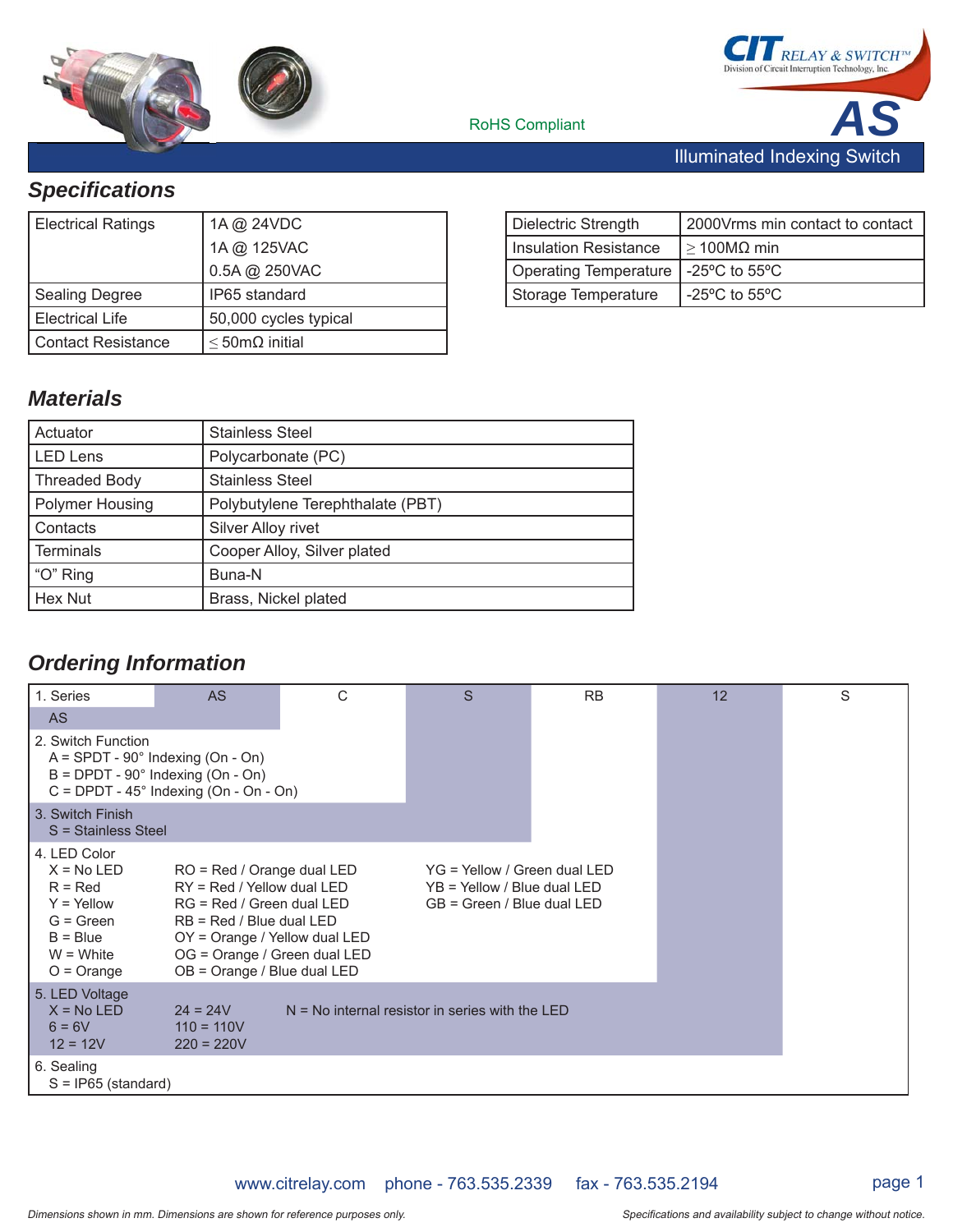

### *Dimensions*



*Panel Cut-Out*

## *Schematics*

| <b>SWITCH FUNCTION -TOP VIEW</b>                                                            | <b>POS. 1 - BOTTOM VIEW</b>                                                                                                    | <b>POS. 3 - BOTTOM VIEW</b>                                                                                                                                      | <b>POS. 2 - BOTTOM VIEW</b>                                                                                                                                          |  |  |
|---------------------------------------------------------------------------------------------|--------------------------------------------------------------------------------------------------------------------------------|------------------------------------------------------------------------------------------------------------------------------------------------------------------|----------------------------------------------------------------------------------------------------------------------------------------------------------------------|--|--|
| A<br>SPDT 90° Indexing<br>$(ON - ON)$<br>POS 2<br>POS <sub>1</sub>                          | NO NC<br>∩<br>LED <sub>1</sub><br>$\circ \Diamond$<br>Œ.<br>(—)<br><b>MLED</b>                                                 | <b>NONE</b>                                                                                                                                                      | <b>NC</b><br><b>NO</b><br>O<br>LED <sub>1</sub><br>$c^{\circ}$<br>ИТFD                                                                                               |  |  |
| в<br>DPDT 90° Indexing<br>$(ON - ON)$<br>POS 2<br>POS <sub>1</sub>                          | NO NC<br>NO NC<br>O<br>$\circ$ $\circ$<br>LED <sub>1</sub><br>م c<br>÷.<br>VILED 2                                             | <b>NONE</b>                                                                                                                                                      | <b>NO</b><br><b>NC</b><br>NO NC<br>О<br>LED <sub>1</sub><br>$\mathbf{c}$ $\mathbf{d}$<br>$c \sim$<br>(+<br>$\nabla$ LED 2                                            |  |  |
| C<br>DPDT 45° Indexing<br>$(ON - ON - ON)$<br>POS <sub>2</sub><br>POS <sub>1</sub><br>POS 3 | <b>NC</b><br>NO NC<br><b>NO</b><br>$\overline{c}^{Q}$<br>$c_{\circ}$<br>LED <sub>1</sub><br>$\left( \mathrm{+}\right)$<br>FD 2 | <b>NO</b><br><b>NC</b><br>NO NC<br>O<br>O<br>LED <sub>1</sub><br>$\epsilon_{\text{O}}$<br>$\mathbf{c}^{\mathbf{O}}$<br>$\left( +\right)$<br>(—)<br><b>MLED</b> 2 | <b>NC</b><br><b>NO</b><br><b>NC</b><br>NO<br>O<br>O<br>LED <sub>1</sub><br>С.<br>$\mathbf{c}_{\alpha}$<br>Ή.<br>$\overline{\phantom{0}}$<br><b>ZTED</b> <sub>2</sub> |  |  |

#### www.citrelay.com phone - 763.535.2339 fax - 763.535.2194